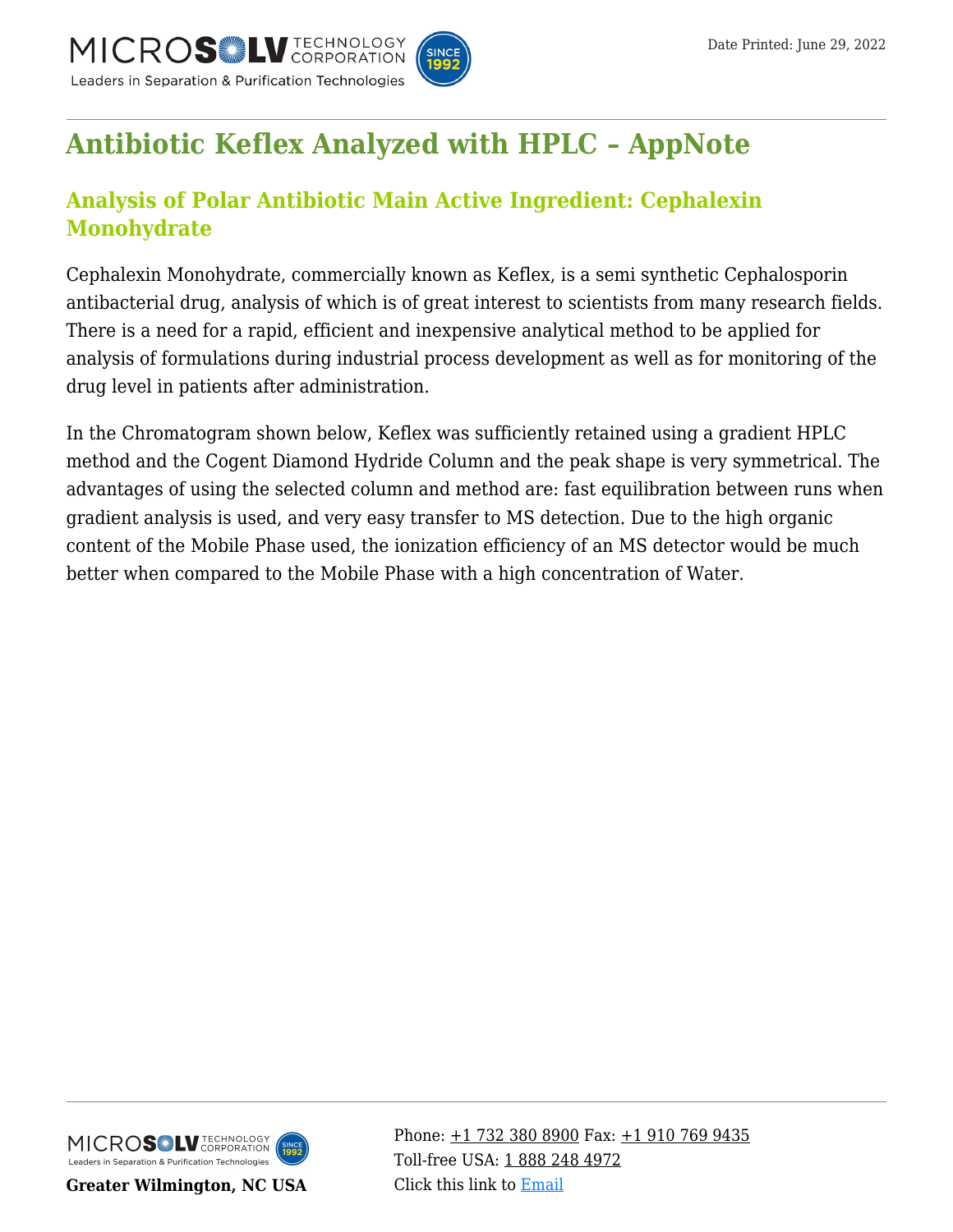









#### **PEAK:**

Cephalexin Monohydrate

## **Method Conditions**

**Column**: Cogent Diamond Hydride™, 4µm, 100Å **Catalog No**.: 70000 -7.5 **Dimensions**: 4.6 x 75mm



**Greater Wilmington, NC USA**

Phone: [+1 732 380 8900](#page--1-0) Fax: [+1 910 769 9435](#page--1-0) Toll-free USA: [1 888 248 4972](#page--1-0) Click this link to [Email](https://www.mtc-usa.com/contact)